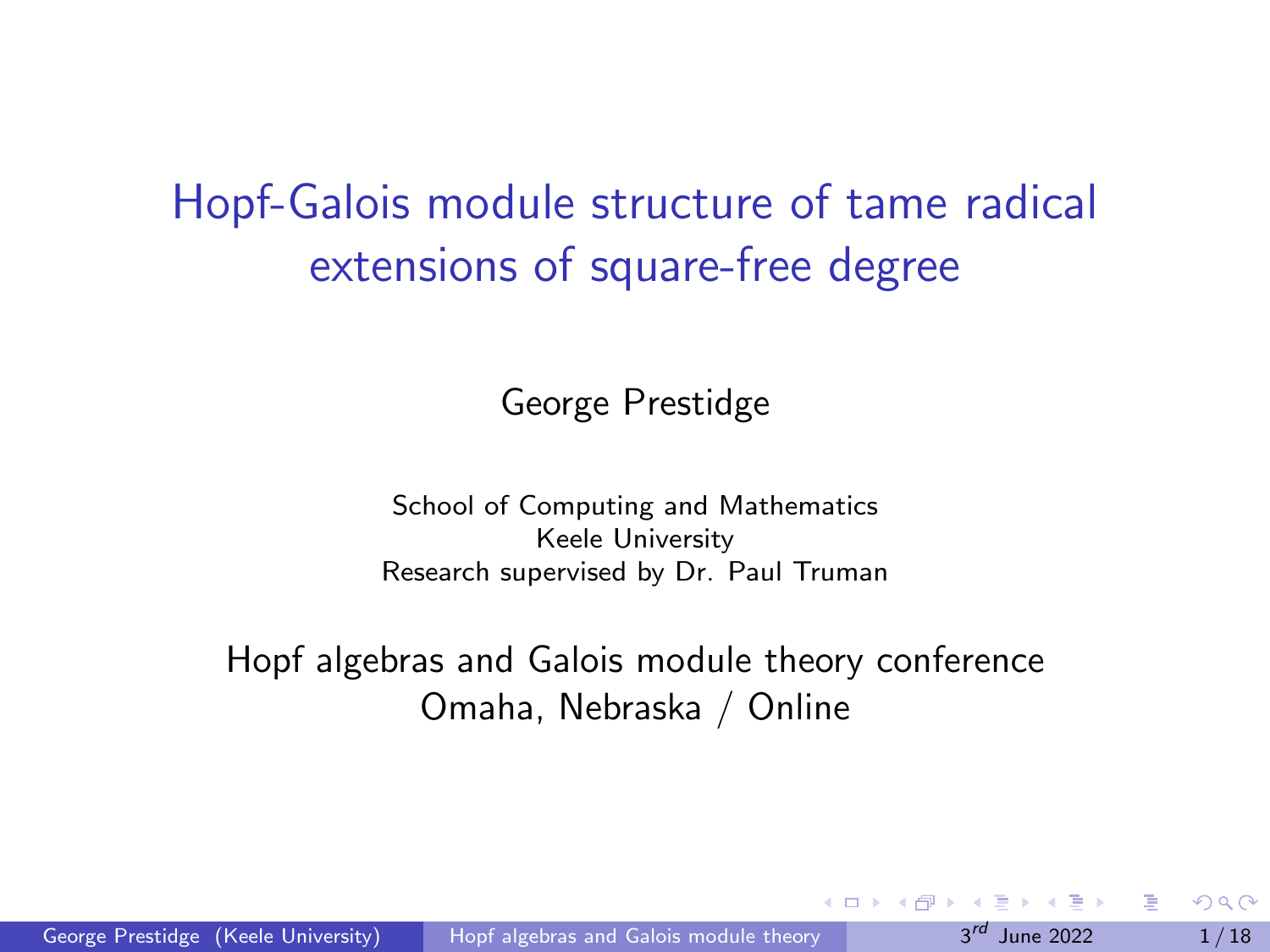# Some historical results

### Theorem (Noether, 1932)

If L/K is a tamely ramified Galois extension of number fields with Galois group G, then  $O_L$  is a locally free  $O_K$  G-module (of rank one).

#### Remark

In general, criteria for global freeness are more delicate.

- Del Corso and Rossi (2013) determined criteria for global freeness for  $L/K$  a tame Kummer extension (see the following slide)
- Truman (2020) studied a non-normal analogue of the result of Del Corso and Rossi for tamely ramified extensions of prime degree using Hopf-Galois theory

### Aim

Our main aim is to generalise the work of Truman to certain families of tamely ramified extensions of square-free degree which have a unique almost classical Hopf-Galois structure.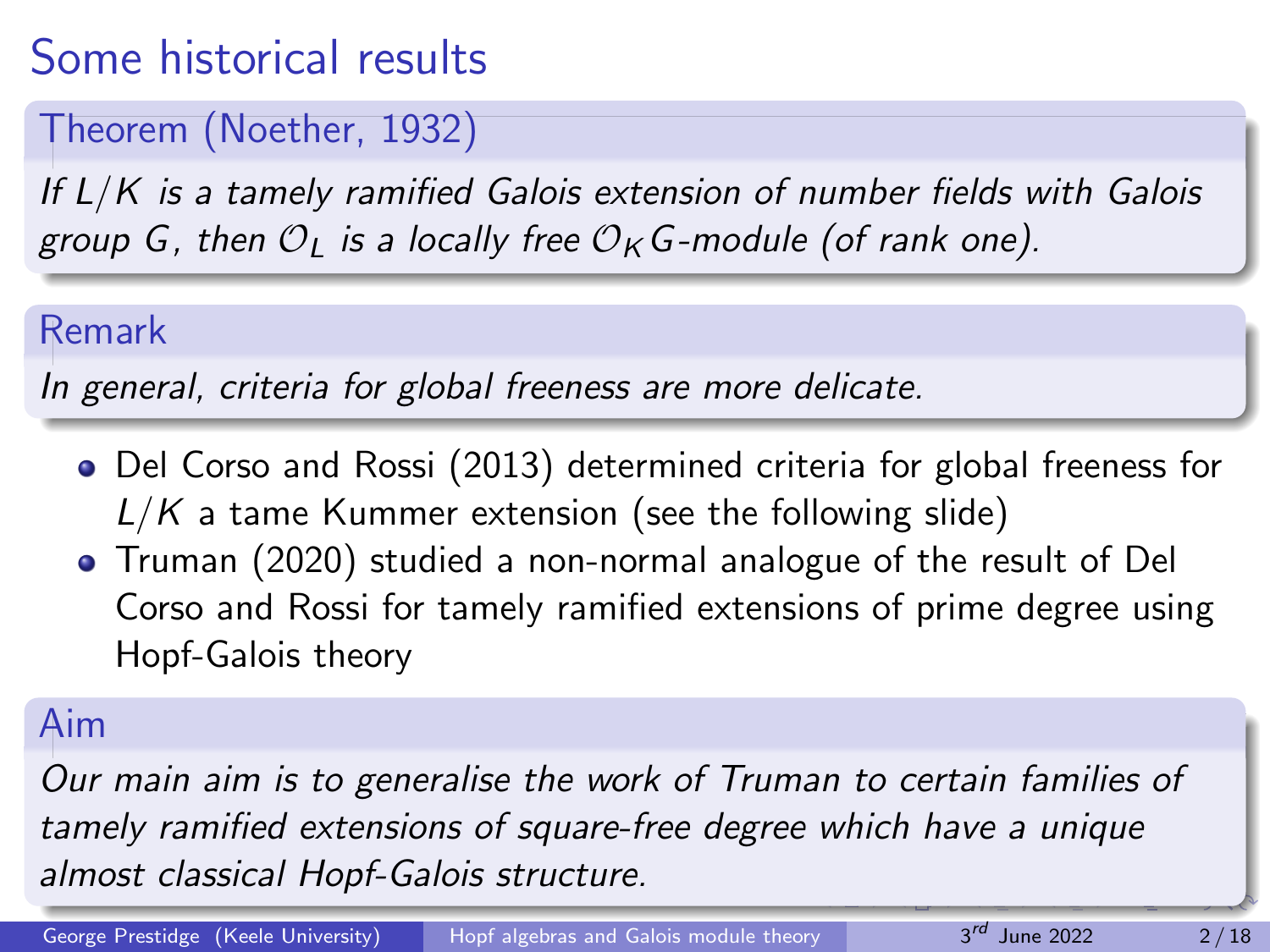# <span id="page-2-0"></span>The result of Del Corso and Rossi

Let  $L/K$  be a tamely ramified Kummer extension of exponent m and degree N.

### Definition

For  $\alpha_1, ..., \alpha_r$  a set of Kummer generators for  $L/K$ , define  $a_i = \alpha_i^m$ , and write  $\alpha$  for  $(\alpha_1, ..., \alpha_r)$  and a for  $(a_1, ..., a_r)$ . Similarly if  $i_1, ..., i_r \in \mathbb{N}$  write *i* for  $(i_1, ..., i_r)$ .

### Theorem (Del Corso and Rossi, 2013)

The extension  $L/K$  has a normal integral basis iff there exists a set of integral Kummer generators  $\alpha$  such that the following conditions hold.

• The ideals 
$$
B_i = \prod_{\mathfrak{p}} \mathfrak{p}^{\lfloor \frac{v_{\mathfrak{p}}(a^i)}{m} \rfloor}
$$
 are principal for all *i*.

The congruence  $\sum_i \frac{\alpha^i}{x_i}$  $\frac{\alpha'}{x_i}\equiv 0\pmod N$  holds for some  $x_i\in \mathcal{O}_\mathcal{K}$  with  $\mathcal{B}_i = x_i \mathcal{O}_K$ .

Further, when this is the case, the integer  $\omega = \frac{1}{\Lambda}$  $\frac{1}{N}\sum_i \frac{\alpha^i}{x_i}$  $\frac{\alpha'}{\mathsf{x}_i}$  generates  $\mathcal{O}_L$  over  $O_{K}G$ .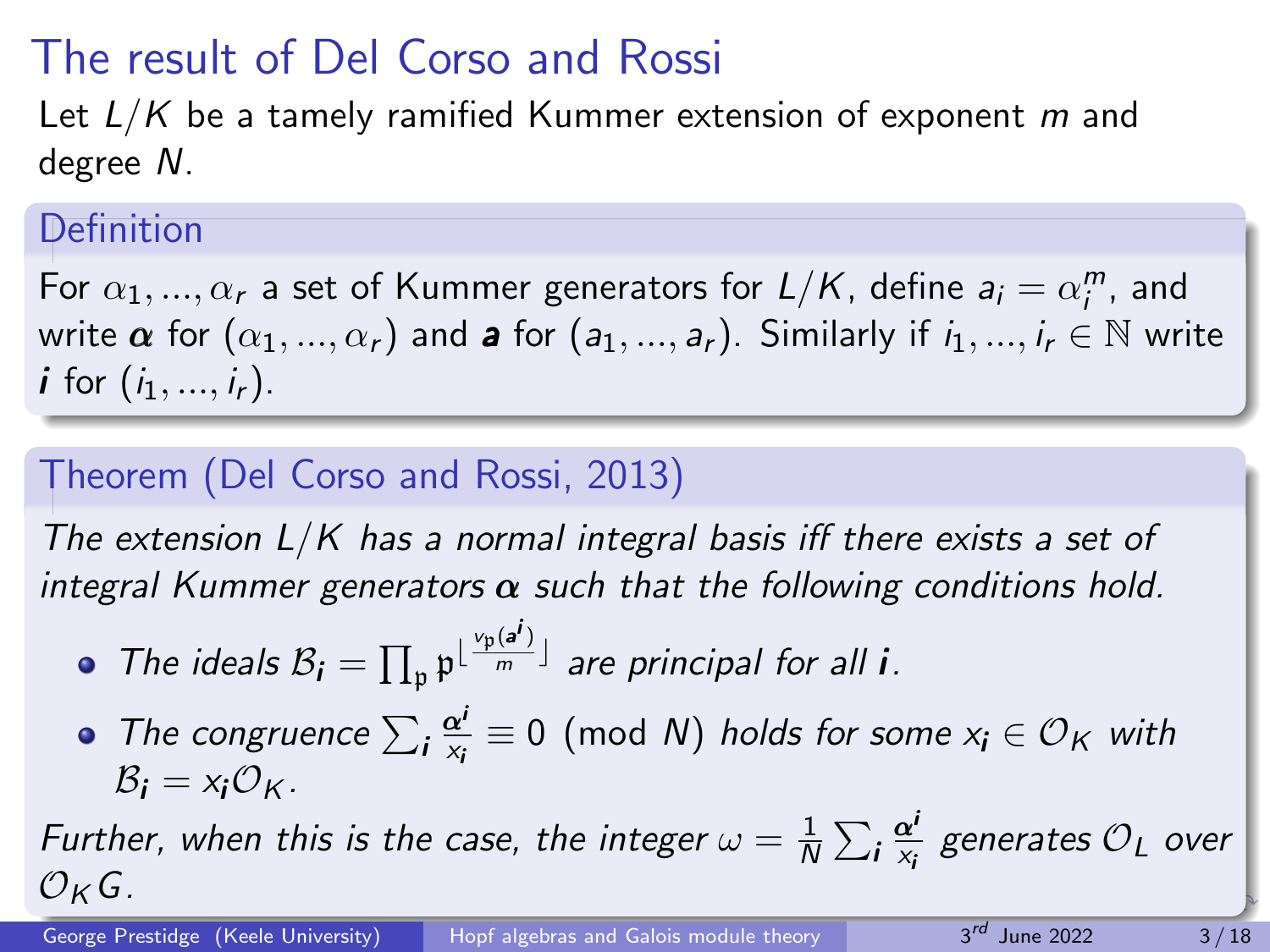# <span id="page-3-0"></span>Hopf-Galois module theory

Now let  $L/K$  be a finite extension of number fields and suppose  $L/K$  is Hopf-Galois for some Hopf algebra H. Using Hopf-Galois module theory, we have a Hopf-Galois analogue of the normal basis theorem.

Theorem

L is a free H-module (of rank one).

#### Definition

We can define the associated order of  $\mathcal{O}_I$  in H as

$$
\mathcal{A}_H := \{ h \in H | h.x \in \mathcal{O}_L \text{ for all } x \in \mathcal{O}_L \}.
$$

Hopf-Galois module theory is concerned with the following properties of  $\mathcal{A}_{H}$ .

- The structure of  $A_H$  as a ring
- The structure of  $\mathcal{O}_I$  as an  $\mathcal{A}_H$ -module
	- ▶ i.[e](#page-0-0). whether  $\mathcal{O}_L$  $\mathcal{O}_L$  $\mathcal{O}_L$  is locally or globally free [as a](#page-2-0)[n](#page-4-0)  $\mathcal{A}_H$  $\mathcal{A}_H$  $\mathcal{A}_H$  $\mathcal{A}_H$ [-](#page-3-0)m[od](#page-0-0)[ul](#page-17-0)e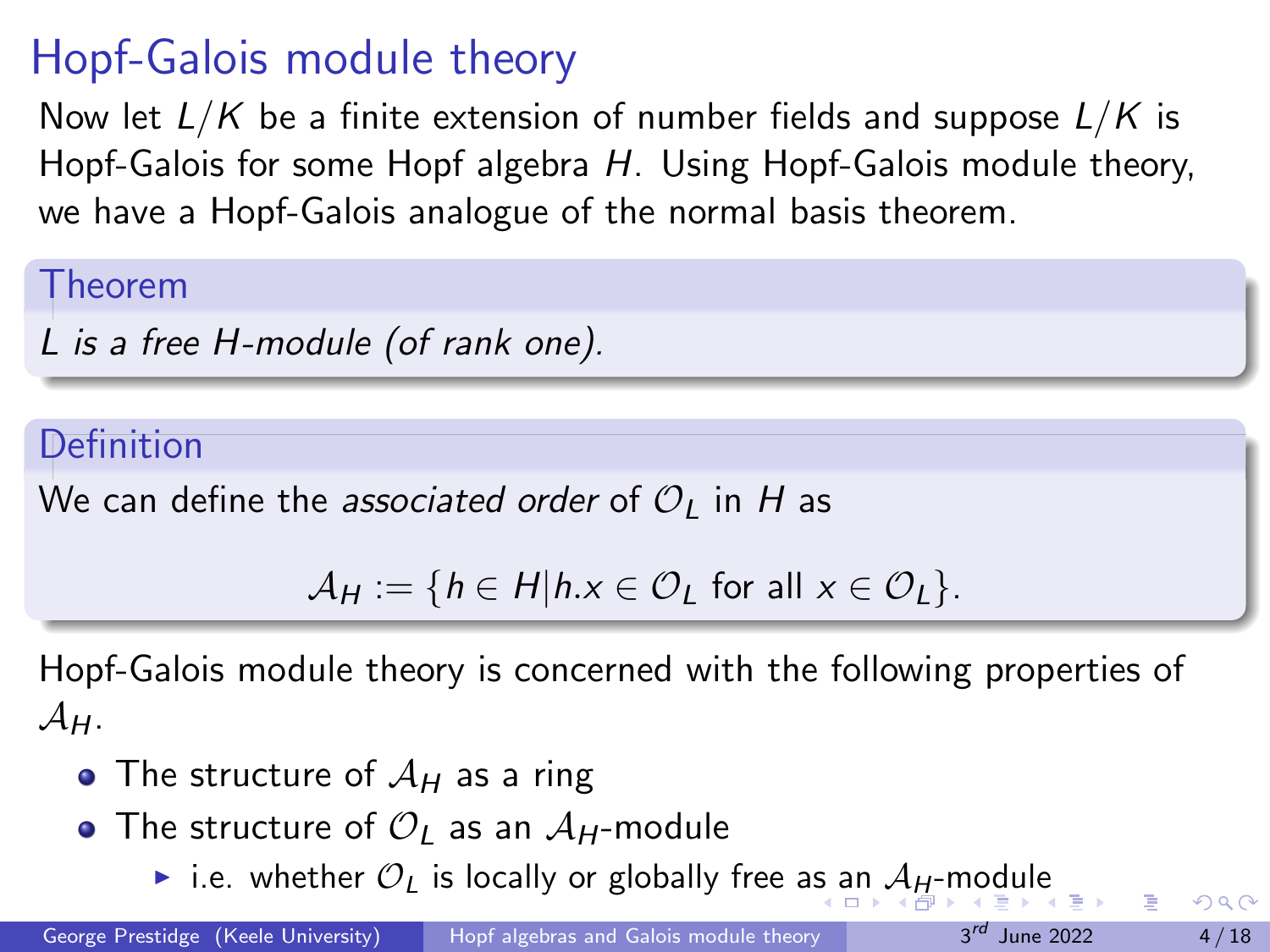### <span id="page-4-0"></span>Setup for the extension

- $\bullet$  Let K be a number field
- Let m be an odd square-free positive integer with factorisation  $p_1...p_r$
- Let  $\zeta_m$  be a primitive  $m^{th}$  root of unity
- Assume that p is unramified in K for all  $p|m$ 
	- ▶ Note that this implies that  $\zeta_{p_i} \not\in K$  for  $1 \leq i \leq r$
- Let  $L = K(\alpha_1, ..., \alpha_r)$  where each  $a_i := \alpha_i^{p_i} \in K$
- Assume that  $a_i \in K \backslash K^{p_i}$  for all  $i$ 
	- $\blacktriangleright$  This ensures that the extension has degree m
- Assume that if  $p|p_i\mathcal{O}_K$ , then p is unramified in  $K(\alpha_i)$  for all  $j \neq i$ 
	- $\triangleright$  This allows us to apply arithmetic disjointness to determine local integral bases for  $p/m\mathcal{O}_K$
- Let  $E$  be the Galois closure of  $L/K$
- It can be shown that  $E = L(\zeta_m)$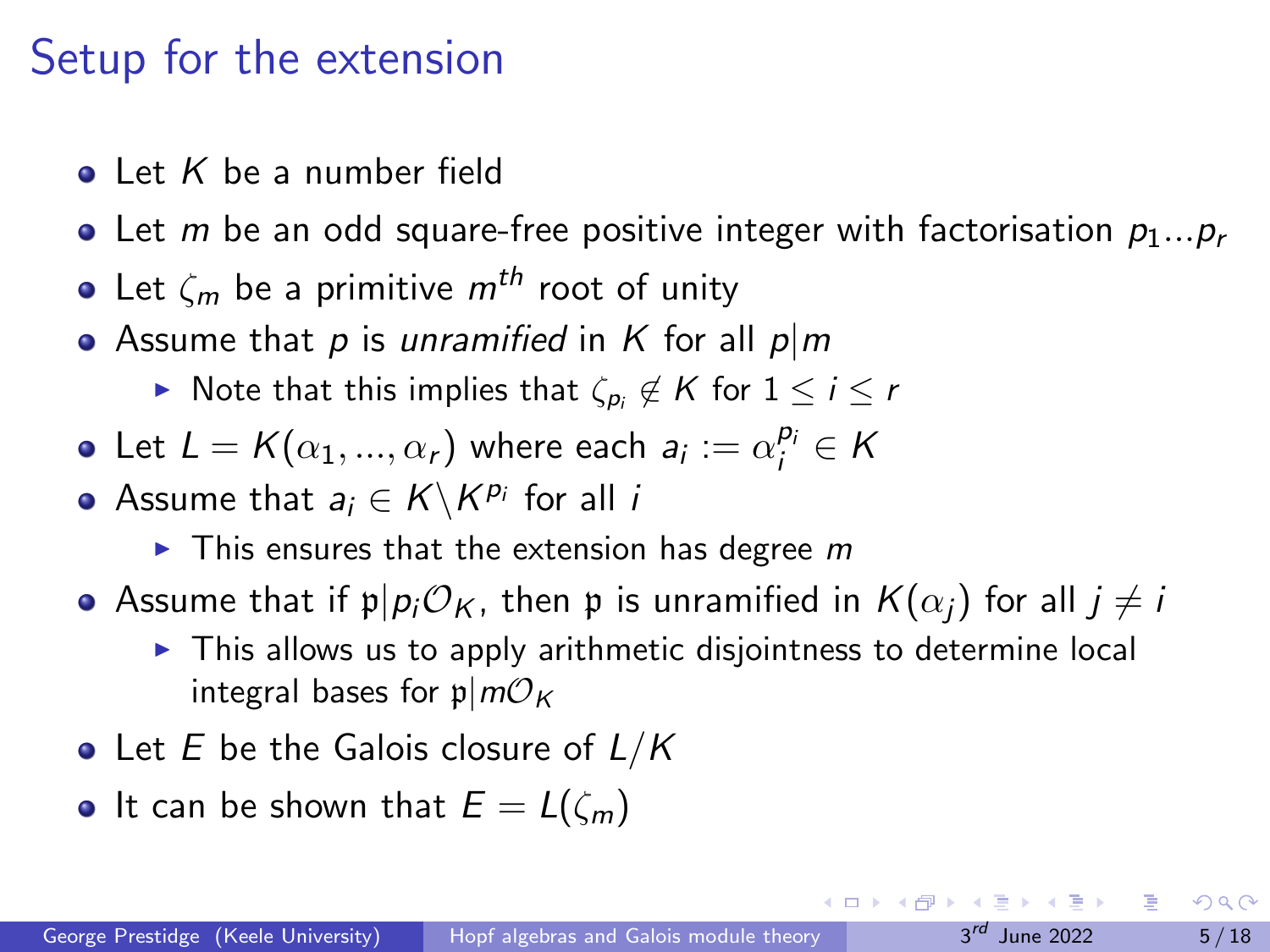### Properties of the Galois group

\n- \n
$$
E = L(\zeta_m)
$$
\n
\n- \n
$$
E = L(\zeta_m)
$$
\n
\n- \n
$$
E = L(\zeta_m)
$$
\n
\n- \n
$$
E = L(\zeta_m)
$$
\n
\n- \n
$$
E = L(\zeta_m)
$$
\n
\n- \n
$$
E = L(\zeta_m)
$$
\n
\n- \n
$$
E = L(\zeta_m)
$$
\n
\n- \n
$$
E = L(\zeta_m)
$$
\n
\n- \n
$$
E = L(\zeta_m)
$$
\n
\n- \n
$$
E = L(\zeta_m)
$$
\n
\n- \n
$$
E = L(\zeta_m)
$$
\n
\n- \n
$$
E = L(\zeta_m)
$$
\n
\n- \n
$$
E = L(\zeta_m)
$$
\n
\n- \n
$$
E = L(\zeta_m)
$$
\n
\n- \n
$$
E = L(\zeta_m)
$$
\n
\n- \n
$$
E = L(\zeta_m)
$$
\n
\n- \n
$$
E = L(\zeta_m)
$$
\n
\n- \n
$$
E = L(\zeta_m)
$$
\n
\n- \n
$$
E = L(\zeta_m)
$$
\n
\n- \n
$$
E = L(\zeta_m)
$$
\n
\n- \n
$$
E = L(\zeta_m)
$$
\n
\n- \n
$$
E = L(\zeta_m)
$$
\n
\n- \n
$$
E = L(\zeta_m)
$$
\n
\n- \n
$$
E = L(\zeta_m)
$$
\n
\n- \n
$$
E = L(\zeta_m)
$$
\n
\n- \n
$$
E = L(\zeta_m)
$$
\n
\n- \n
$$
E = L(\zeta_m)
$$
\n
\n- \n
$$
E = L(\zeta_m)
$$
\n
\n- \n
$$
E = L(\zeta_m)
$$
\n
\n- \n
$$
E = L(\zeta_m)
$$
\n
\n- \n
$$
E = L(\zeta_m)
$$
\n
\n- \n
$$
E = L(\zeta_m)
$$

4日下

4 同 ト

÷,

 $\leftarrow \equiv$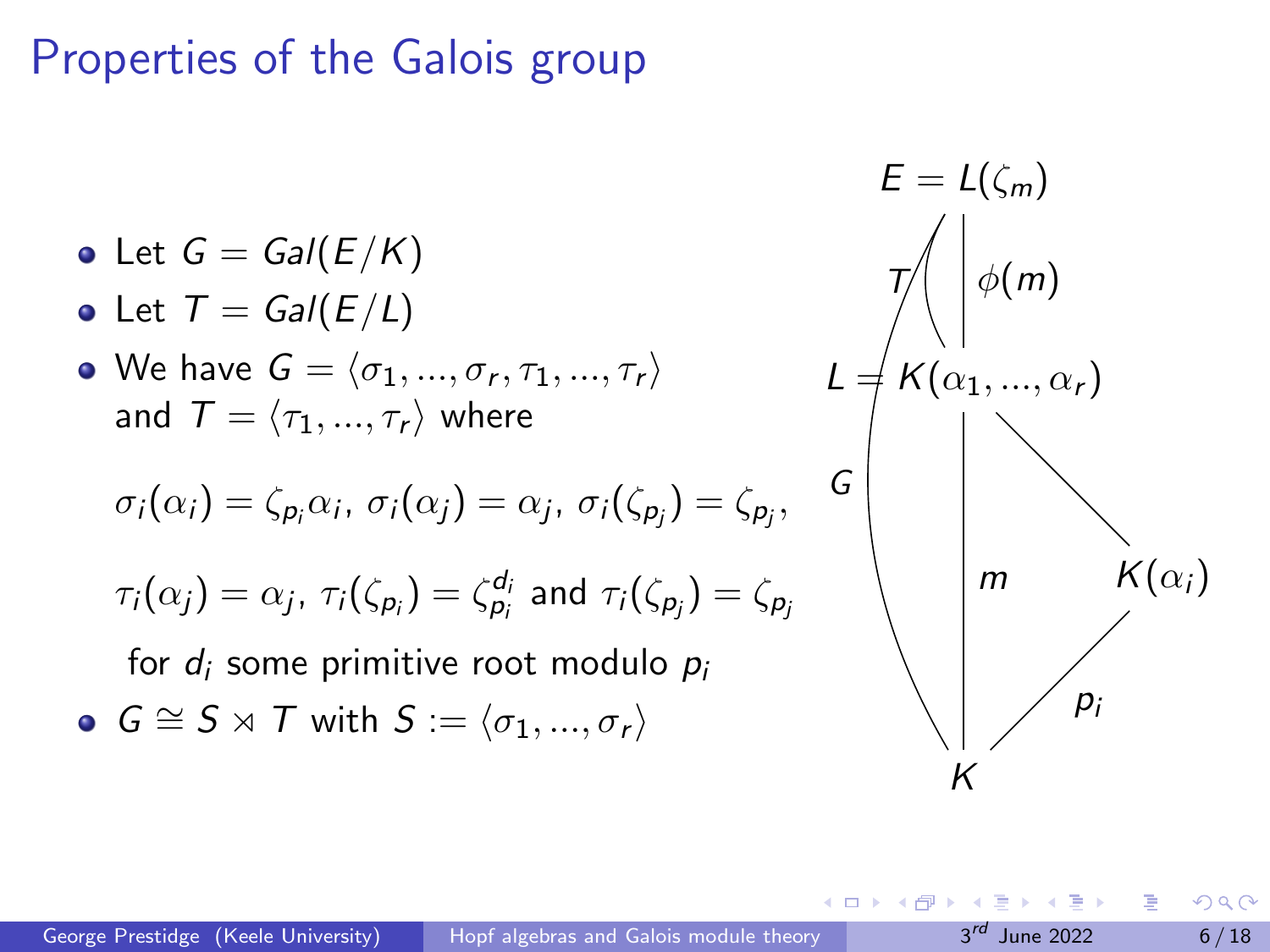## Properties of the Galois group

#### Lemma

Since Gal( $E/L$ ) (the group T) has a normal complement in G (namely S), the extension  $L/K$  is almost classically Galois.

#### Remark

Since it can be shown that S is the unique normal complement to  $T$  in  $G$ , the extension  $L/K$  has a unique almost classical Hopf-Galois structure.

#### Remark

For  $r = 2$ , this is the only Hopf-Galois structure admitted by the extension.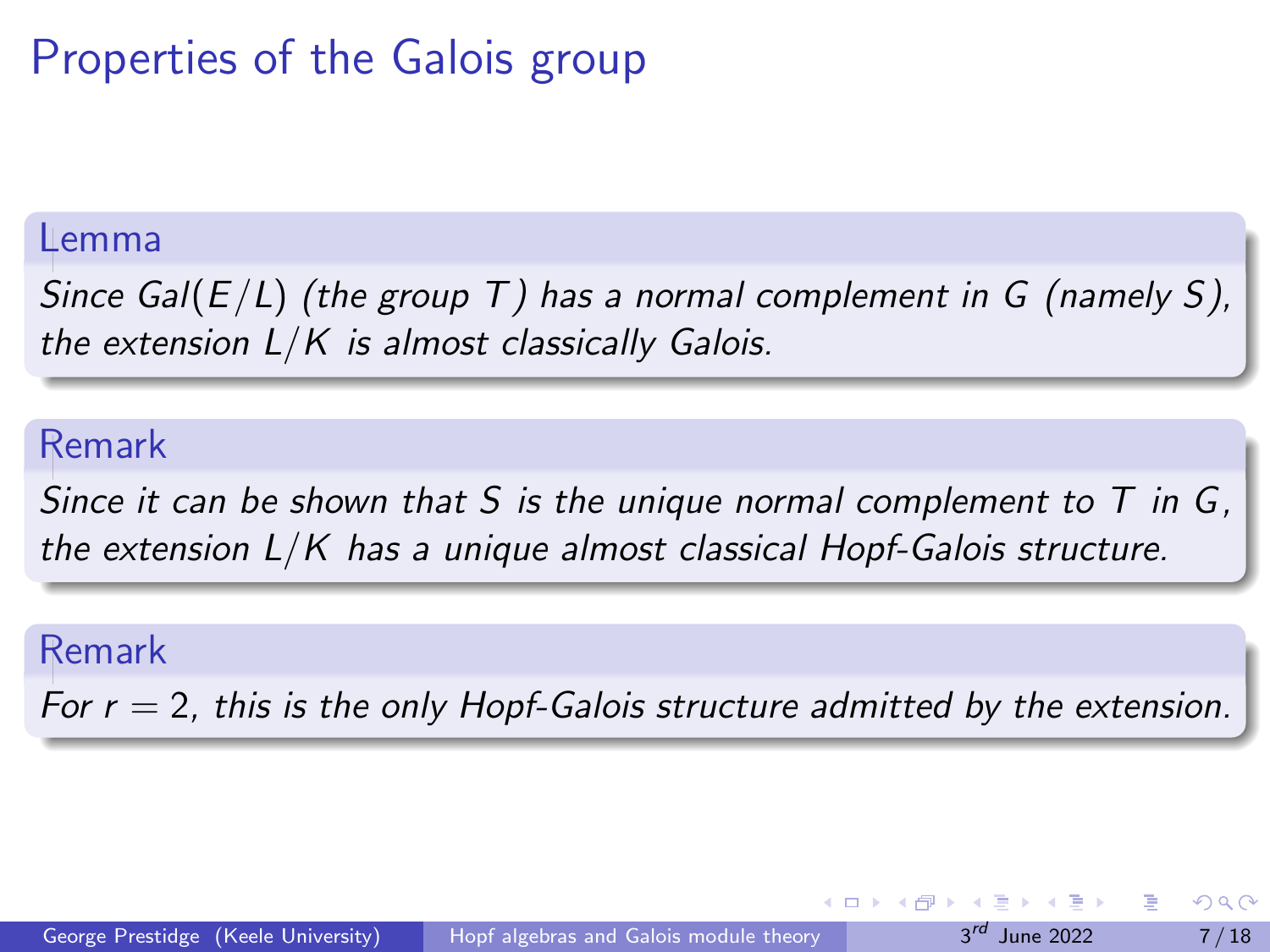### Properties of the Hopf-Galois structure

- The subgroup of Perm( $G/T$ ) which gives rise to the unique almost classical Hopf-Galois structure is  $\lambda(S)$
- The corresponding Hopf algebra is  $H = E[\lambda(S)]^G$
- $\bullet$  H has a K-basis consisting of mutually orthogonal idempotents

$$
e_{\mathbf{i}} = \frac{1}{m} \prod_{k=1}^r \sum_{n=0}^{p_k-1} \zeta_{p_k}^{-i_k n_k} \lambda(\sigma_k)^{n_k}
$$

- These give rise to an isomorphism of K-algebras,  $H \cong K^m$
- $\bullet$  H acts on L in the following way

$$
e_i(\alpha^j) = \begin{cases} \alpha^j & \text{if } i = j \\ 0 & \text{otherwise} \end{cases}
$$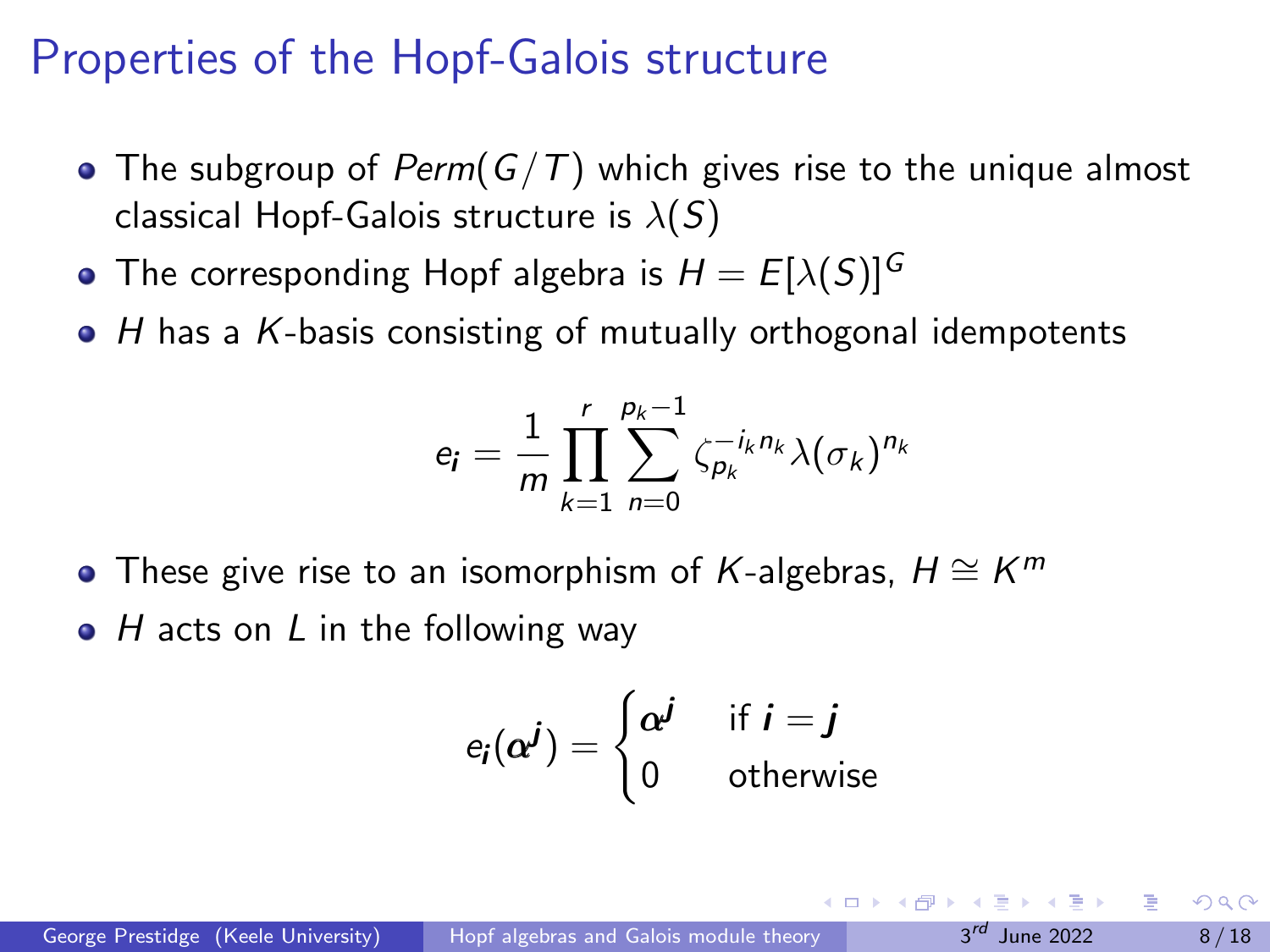### Determining criteria for the extension to be tamely ramified

#### Lemma

L/K is tame iff all  $\alpha_i$  can be chosen to satisfy  $a_i := \alpha_i^{p_i} \equiv 1 \pmod{p_i^2\mathcal{O}_K}$ .

#### Proof.

- Firstly, we apply the standard result that  $L/K$  is tame iff the sub-extensions  $K(\alpha_i)/K$  are tame for all *i*.
- Secondly, we apply a result of Truman (2020) that  $K(\alpha_i)/K$  is tame iff  $\alpha_i$  can be chosen to satisfy  $a_i := \alpha_i^{p_i} \equiv 1 \pmod{p_i^2 \mathcal{O}_K}$ .

#### Remark

Henceforth, we will assume that these congruences hold.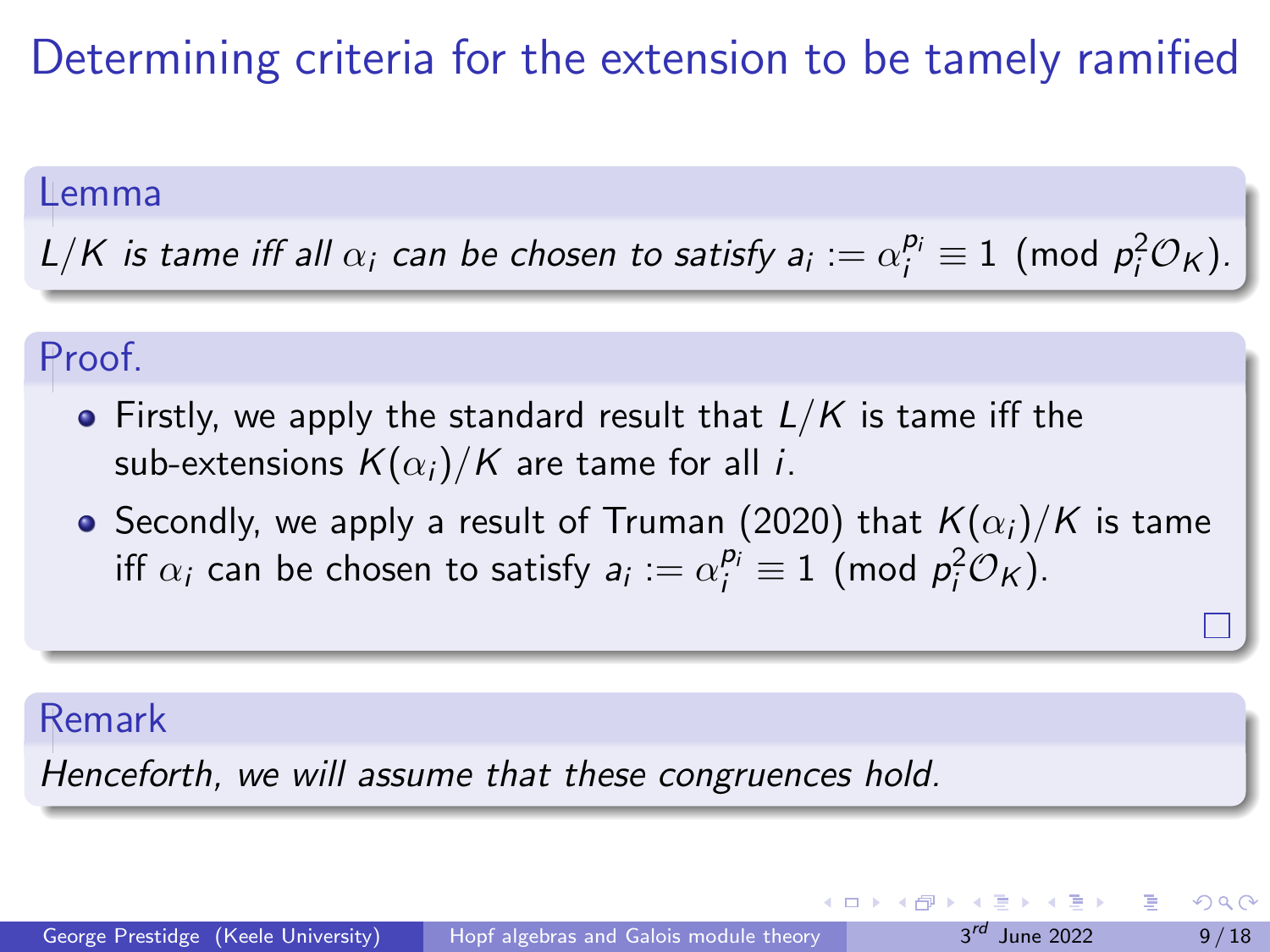## Determining local integral bases

#### **Definition**

We will use  $\pi_p$  to denote a uniformiser in  $K_p$ .

#### Definition

Henceforth we will use  $q_i$  to denote the integer  $\frac{m}{p_i}$ .

For prime ideals  $p \nmid mO_K$  we study each sub-extension and use properties of arithmetic disjointness and obtain that a local integral basis is given by

$$
\left\{\frac{\alpha^i}{\pi^{\lfloor\frac{\nu_{\mathfrak{p}}(\prod_{j=1}^r a_j^{i_jq_j})}{m} \rfloor}}\right\}
$$

 $\Omega$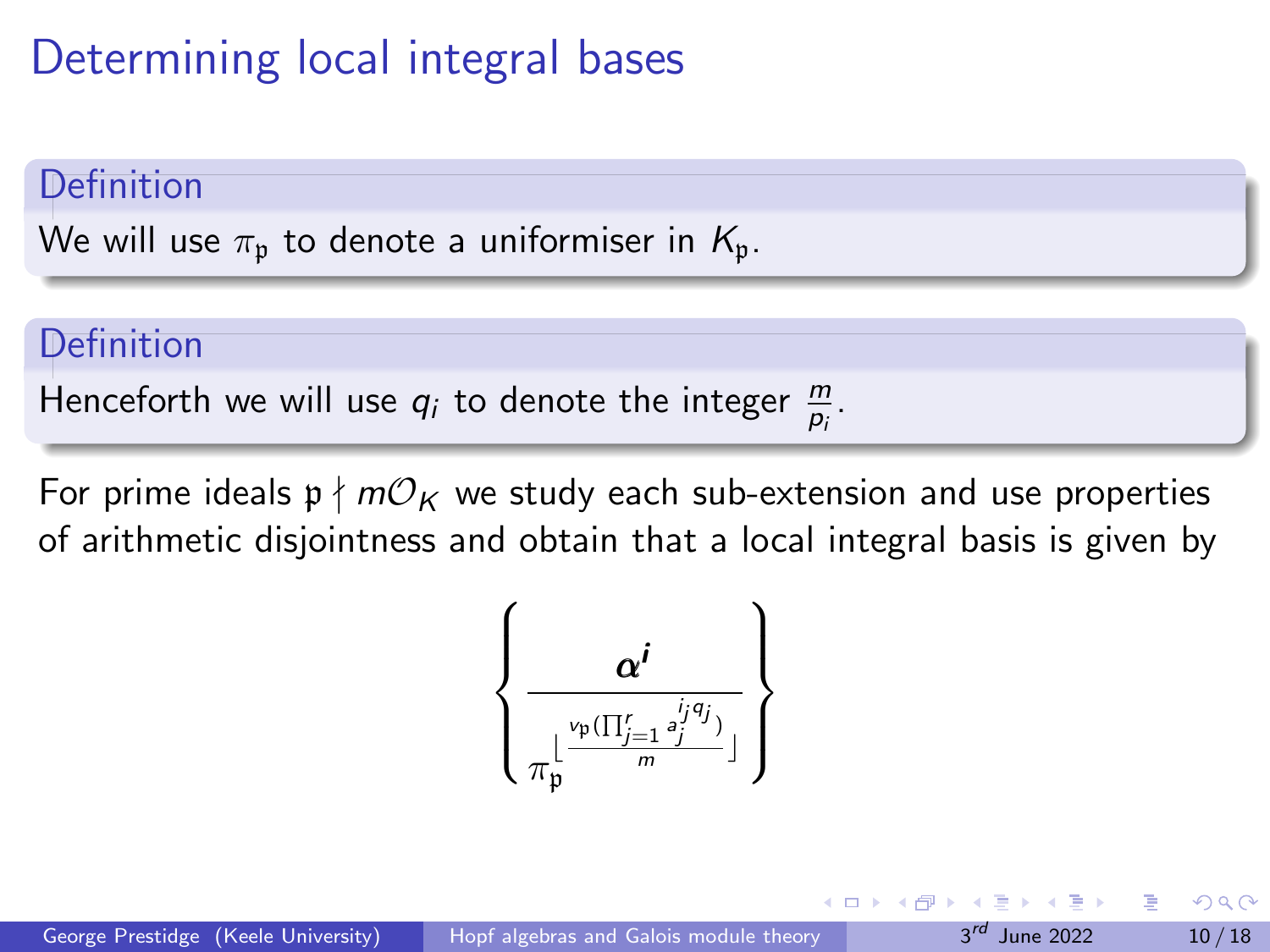### Determining local integral bases

For prime ideals  $p/mO_K$  we use a different approach

- Truman (2020) determined local integral bases for the prime degree case
- We note that each subextension  $K(\alpha_i)/K$  has prime degree
- The assumption that if  $\mathfrak{p}|p_i\mathcal{O}_K$ , then p is unramified in  $K(\alpha_i)$  for all  $j \neq i$  allows us to apply arithmetic disjointness here
- We obtain that a local integral basis for  $p|p_i\mathcal{O}_K$  is the "product" of the following sets

$$
\left\{1, \alpha_i, \alpha_i^2, ..., \alpha_i^{p_i-2}, \frac{(1+\alpha_i+...+\alpha_i^{p_i-1})}{p_i}\right\}
$$
\n
$$
\left\{\frac{\alpha^j}{\pi_p^{\lfloor\frac{\nu_p(\prod_{k=1}^r a_k^{j_k q_k})}{m}\rfloor}} \mid \text{where the } i^{th} \text{ component of } j \text{ is 0}\right\}
$$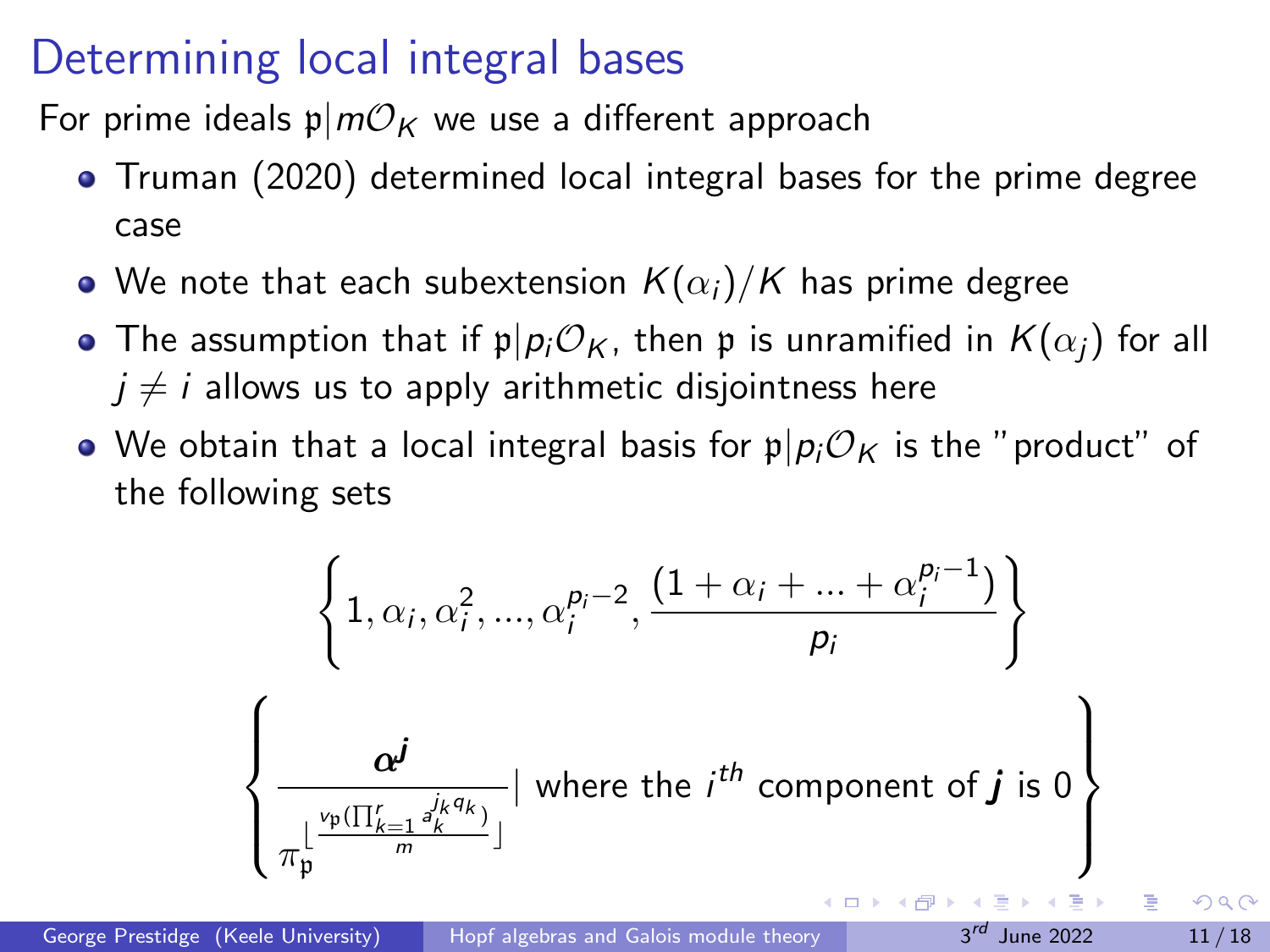## <span id="page-11-0"></span>Determining the associated order

### Definition

Let  $M$  denote the unique *maximal order* in  $H$ . For p a prime ideal of  $\mathcal{O}_K$ , let  $\mathcal{M}_n$  denote the unique *maximal order* in  $H_n$ .

#### Proposition (Truman, 2011)

For prime ideals  $p \nmid m\mathcal{O}_K$ , we have  $\mathcal{A}_{H,p} = \mathcal{M}_p$  and  $\mathcal{O}_{L,p}$  is free over  $\mathcal{A}_{H,p}$ .

In our case 
$$
\mathcal{M}_{\mathfrak{p}} = \mathcal{O}_{K,\mathfrak{p}} \langle (e_i) \rangle
$$
.

#### **Proposition**

For prime ideals  $\mathfrak{p}|m\mathcal{O}_K$ ,  $\mathcal{O}_{L,\mathfrak{p}}$  is a free  $\mathcal{A}_{H,\mathfrak{p}}$ -module (of rank one).

For prime ideals  $p|m\mathcal{O}_K$  we determine the associated order and prove freeness "all in one". We will sketch the proof of freeness for prime ideals  $p|m\mathcal{O}_K$  on the following slide.

イロト イ押ト イヨト イヨト

 $QQQ$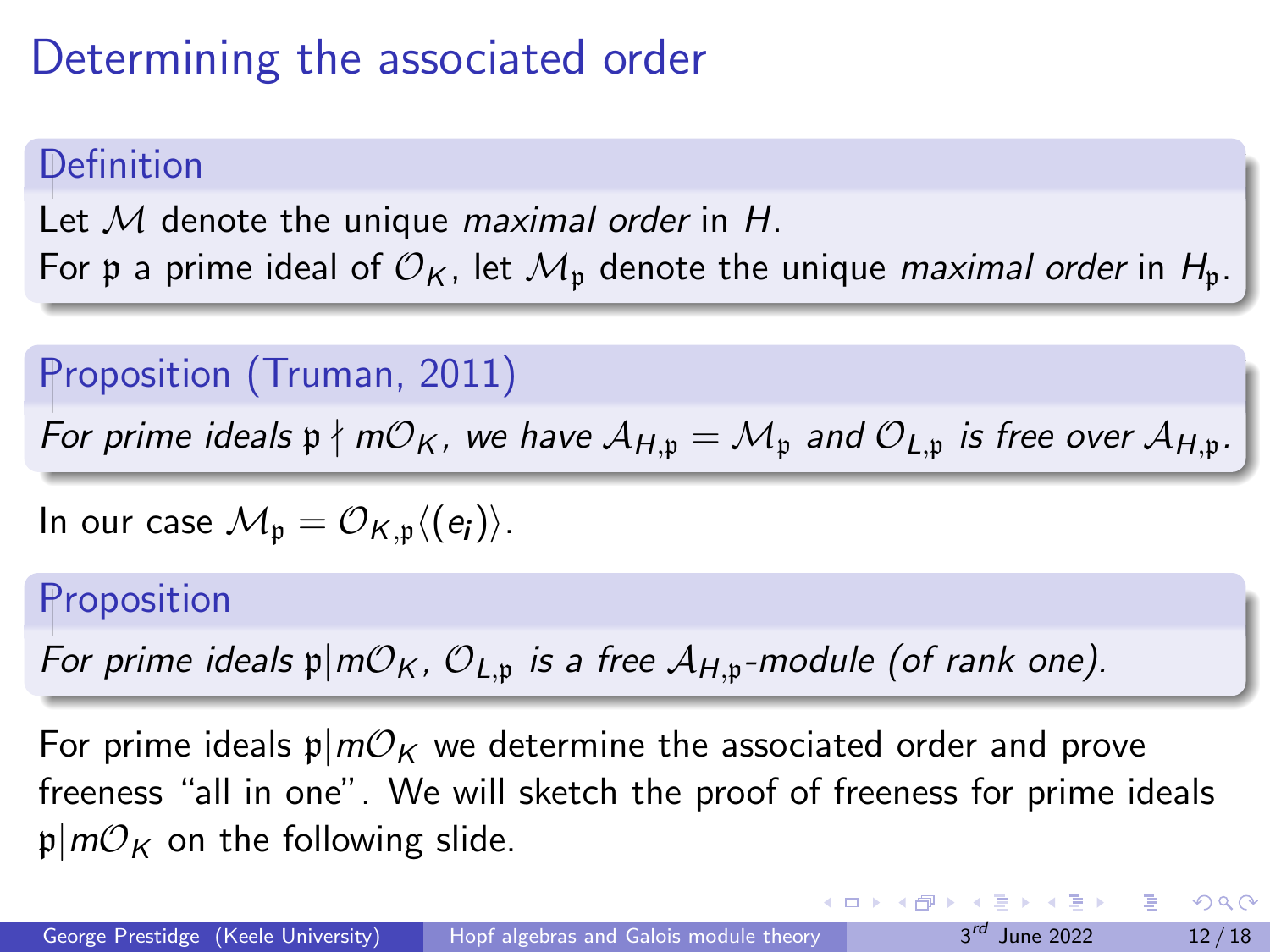### <span id="page-12-0"></span>Determining the associated order

- Let *i* be such that  $p|p_i\mathcal{O}_K$
- $\bullet$  We fix a particular candidate generator  $x_{p-1}$  which is chosen to have the largest power of  $\rho_i$  in the denominator
- We determine elements  $a_i \in H_\mathfrak{p}$  such that  $a_i.x_{\bm{p}-\bm{1}}=x_i$  for all integral basis elements  $x_i$
- Note that these elements exist because our "candidate generator" generates  $L_p$  as an  $H_p$ -module
- To determine whether  $\textit{a}_{\textit{i}} \in \mathcal{A}_{H, \frak{p}}$  we need to evaluate  $\textit{a}_{\textit{i}} . \textit{x}_{\textit{j}}$  for all basis elements  $x_i$
- $\mathsf{a_i}\in\mathcal{A}_{H,\mathfrak{p}}$  iff  $\mathsf{a_i}. \mathsf{x_j}\in{\mathcal{O}}_{L,\mathfrak{p}}$  for all integral basis elements  $\mathsf{x_j}$
- $\bullet$  It turns out that the elements  $a_i$  are actually in the associated order as claimed
- Hence the elements  $\pmb{a}_{\pmb{i}}$  form an  $\mathcal{O}_{\mathcal{K},\mathfrak{p}}$ -basis of the associated order and  $\mathcal{O}_{L,\mathfrak{p}} = \mathcal{A}_{H,\mathfrak{p}} \times_{\mathfrak{p}-1}$
- In fact a stronger result is true here, we ha[ve](#page-11-0)  $a_i \in \mathcal{O}_L[\lambda(S)]^G$  $a_i \in \mathcal{O}_L[\lambda(S)]^G$  $a_i \in \mathcal{O}_L[\lambda(S)]^G$  $a_i \in \mathcal{O}_L[\lambda(S)]^G$  $a_i \in \mathcal{O}_L[\lambda(S)]^G$  $a_i \in \mathcal{O}_L[\lambda(S)]^G$  $a_i \in \mathcal{O}_L[\lambda(S)]^G$  $a_i \in \mathcal{O}_L[\lambda(S)]^G$  $a_i \in \mathcal{O}_L[\lambda(S)]^G$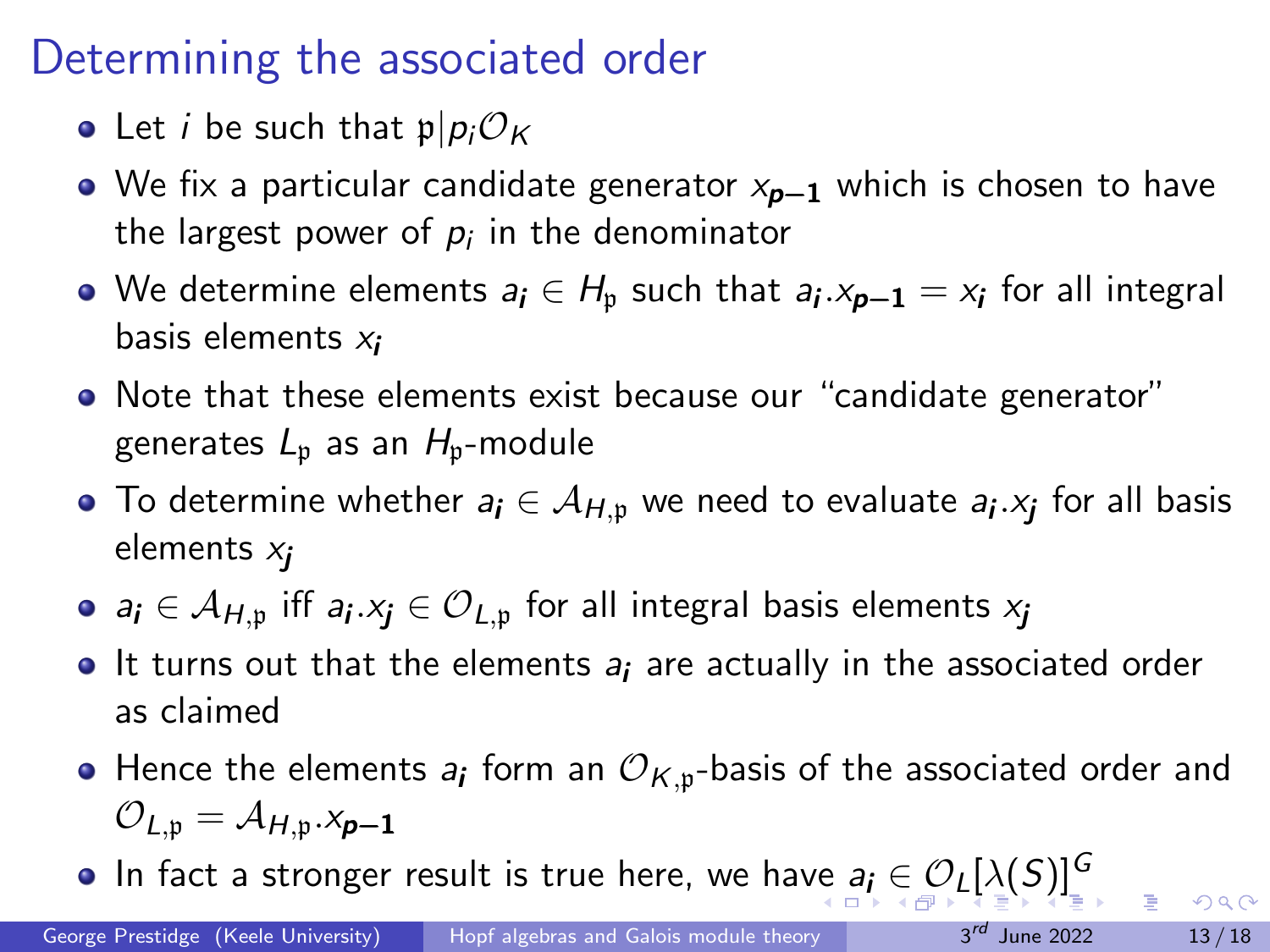# <span id="page-13-0"></span>Using idèlic theory to derive conditions for global freeness

The main result that we will use to derive conditions for global freeness is the following.

Theorem (Bley and Johnston, 2008)

 $\mathcal{O}_I$  is a free  $\mathcal{A}_H$ -module iff

 $\bullet$   $\mathcal{O}_I$  is a locally free  $\mathcal{A}_H$ -module

 $\bullet$  MO<sub>L</sub> is a free M-module with a generator  $x \in \mathcal{O}_L$ .

We have shown that  $\mathcal{O}_I$  is a *locally* free  $\mathcal{A}_H$ -module. To determine when  $MO_{l}$  is free M-module with a generator  $x \in \mathcal{O}_{l}$ , we

use the idèlic description of  $Cl(M)$  (the locally free class group of M).

- $\bullet$   $\mathcal{MO}_L$  is a free M-module iff  $\mathcal{MO}_L$  has trivial class in  $Cl(\mathcal{M})$
- The isomorphism  $H \cong K^m$  gives rise to an isomorphism of class groups

• 
$$
Cl(M) \cong \frac{\mathbb{J}(H)}{H^{\times}\mathbb{U}(\mathcal{M})} \cong Cl(\mathcal{O}_{K})^{m}
$$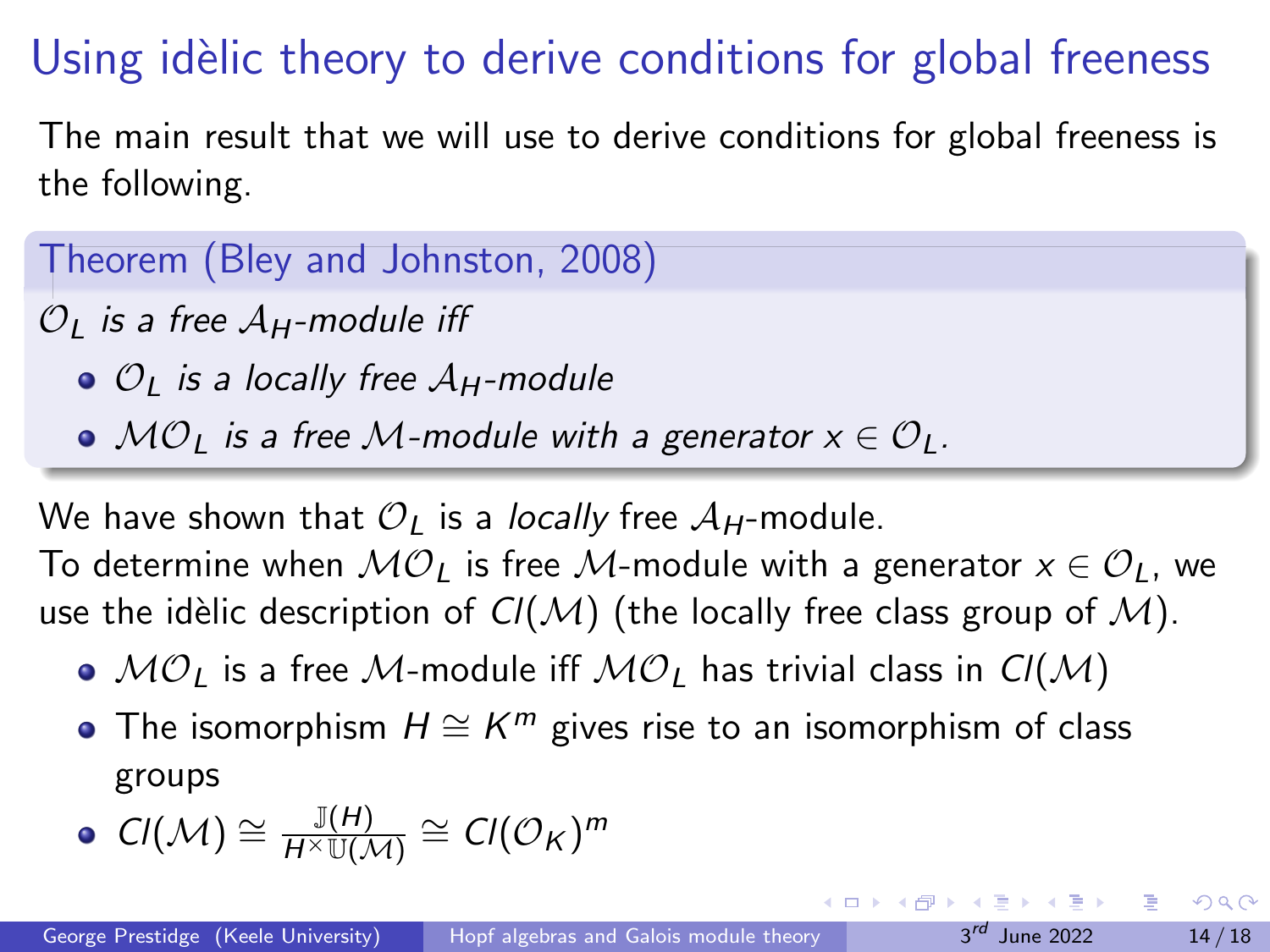# Using idèlic theory to derive conditions for global freeness

• The class of  $MO<sub>L</sub>$  corresponds to the tuple  $(\mathcal{B}_i)$  where

$$
\mathcal{B}_{\bm i} = \prod_{\mathfrak{p}} \mathfrak{p}^{\lfloor \frac{\nu_{\mathfrak{p}}(\bm{a}^{\bm i})}{m} \rfloor}
$$

 $\bullet$   $\mathcal{MO}_I$  is a free M-module with a generator  $x \in \mathcal{O}_I$  iff the ideals  $\mathcal{B}_i$ are principal with generators  $\mathsf{x}_{\boldsymbol i}$  such that  $\sum_{\boldsymbol i} \frac{\boldsymbol \alpha^i}{\mathsf{x}_{\boldsymbol i}}$  $\frac{\alpha'}{x_i} \equiv 0 \pmod{m\mathcal{O}_L}$ Our conclusion is the following.

#### Theorem

 $\mathcal{O}_I$  is a free  $\mathcal{A}_H$ -module iff there exist  $\alpha_1, ..., \alpha_r \in \mathcal{O}_I$  such that

$$
\bullet \ \mathsf{L} = \mathsf{K}(\alpha_1, ..., \alpha_r)
$$

• 
$$
a_i := \alpha_i^{p_i} \in \mathcal{O}_K
$$
 for all  $1 \leq i \leq r$ 

• The ideals  $B_i$  as defined above are principal with generators  $x_i$  such that  $\sum_{\boldsymbol{i}} \frac{\boldsymbol{\alpha}^{\boldsymbol{i}}}{\mathsf{x}_{\boldsymbol{i}}}$  $\frac{\alpha'}{x_i} \equiv 0 \pmod{m\mathcal{O}_L}$ 

Furthermore, in this case the element  $\frac{1}{m}\sum_{\bf i}\frac{{\bf \alpha}^{\bf i}}{x_{\bf i}}$  $\frac{\alpha^{\prime}}{x_{i}}$  is a free generator of  ${\cal O}_{L}$  as an  $A_H$ -module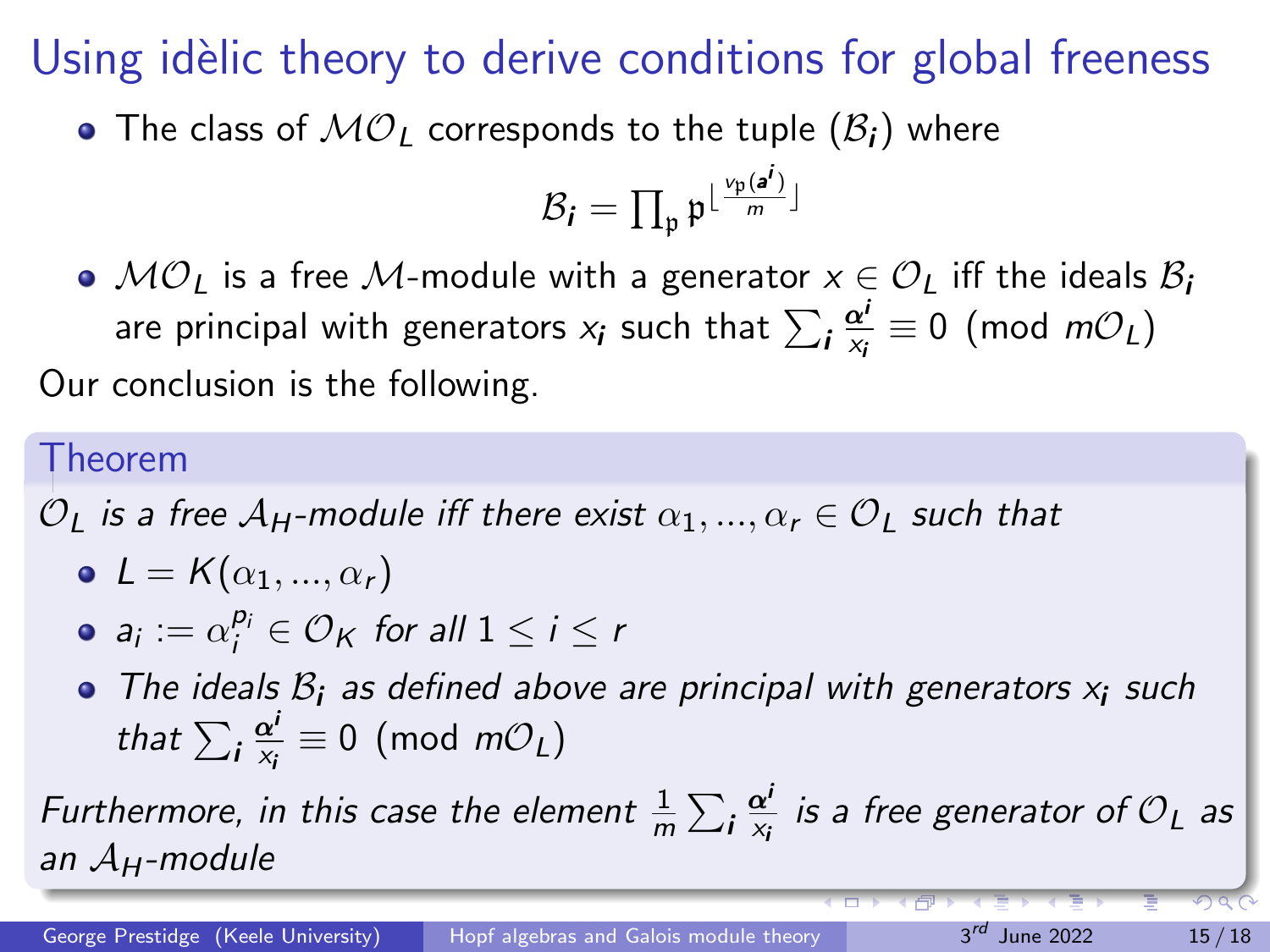## Rewriting the extension using a single radical generator

#### Remark

It is possible to describe the extension as  $L = K(\delta)$  with the minimum polynomial of  $\delta$  over  $K$  being  $x^m - d$  (so that the extension has degree m) Using this point of view the extension looks more like a cyclic Kummer extension

Translating to this description gives a cleaner presentation of the final result from which it is easier to see the connection with the result of Del Corso and Rossi

Note that using the description of  $L = K(\alpha_1, ..., \alpha_r)$  eases obtaining the conditions for tameness and the calculations used to determine the local integral bases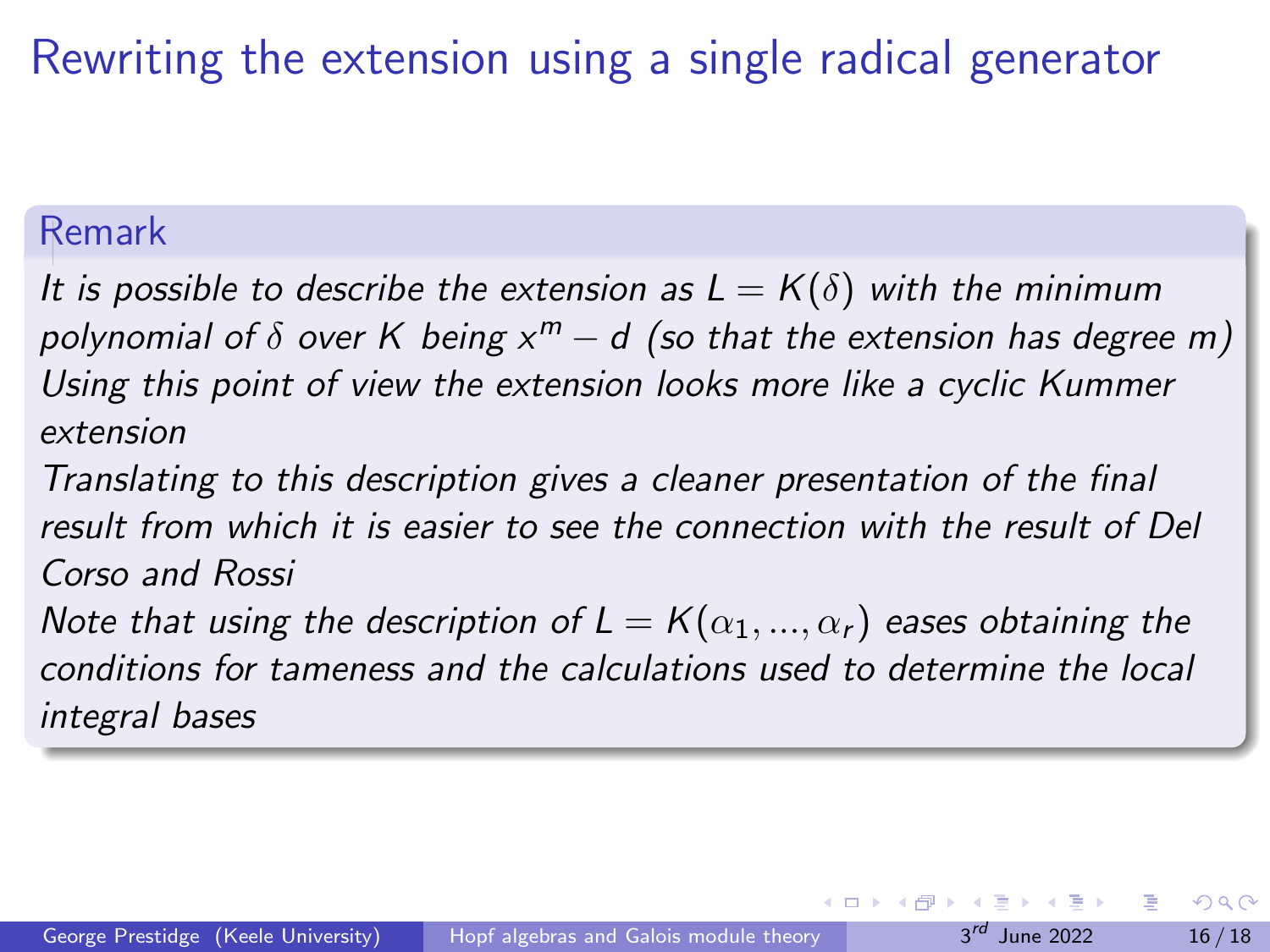### Further work

• Multiple  $m^{th}$  roots (with m square-free)

▶ i.e. study extensions of the form  $L = K(\alpha_1, ..., \alpha_r)$  where each  $\alpha_i^m \in K$ 

- Single  $p^r$  root
	- ▶ i.e. study extensions of the form  $L = K(\alpha)$  where  $\alpha^{p^r} \in K$
- Work towards a complete analogue of the Del Corso and Rossi result

 $QQQ$